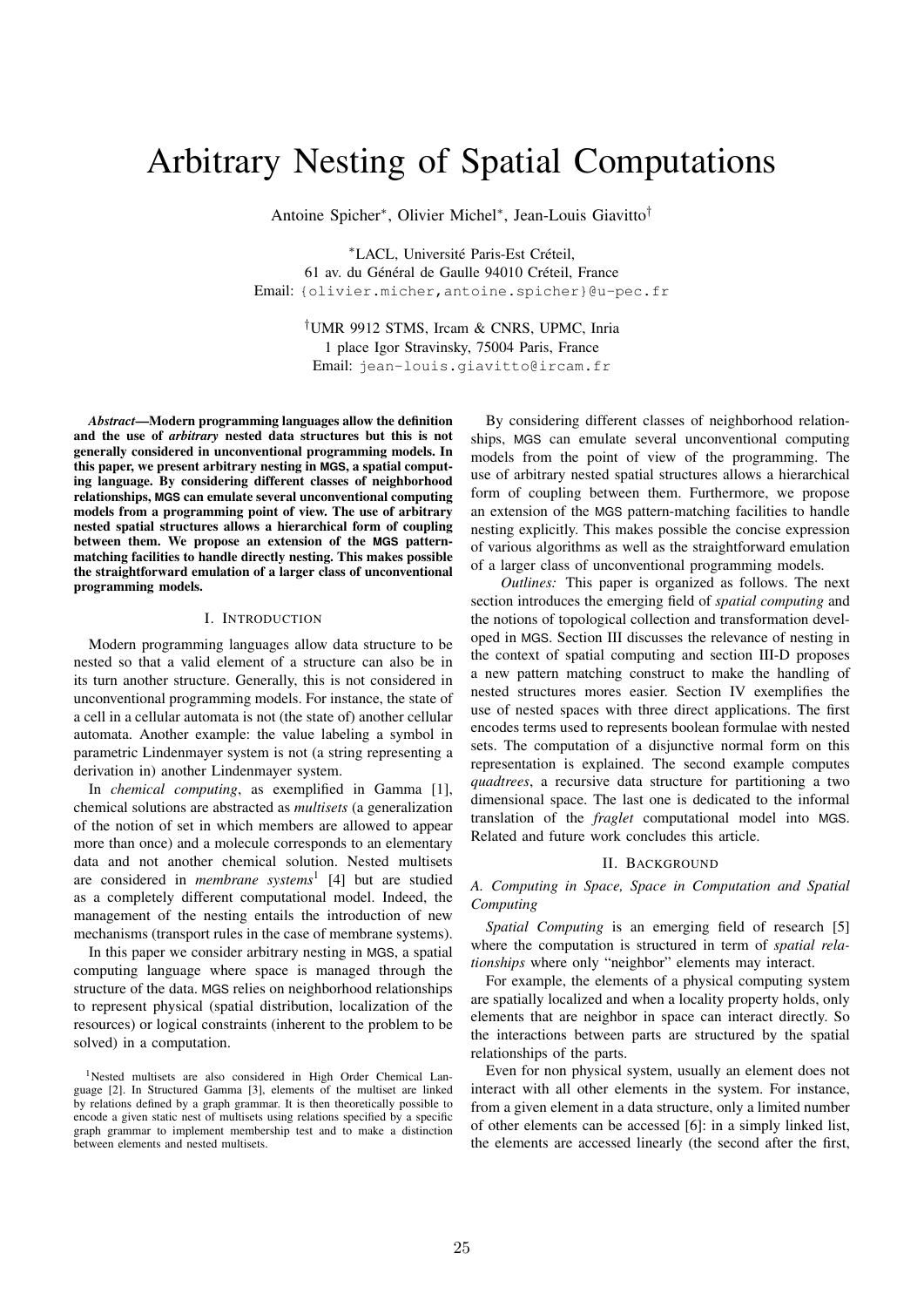the third after the second, etc.); from a node in a tree, we can access the father or the sons; in arrays, the accessibility relationships are left implicit and implemented through incrementing or decrementing indices (called "Von Neumann" or "Moore" neighborhoods if one or several changes are allowed).

More generally, if an element *e* in a system interacts during a computation with a subset  $E = \{e_1, \ldots, e_n\}$  of other elements, it also interacts with any subset  $E'$  included in *E*. This closure property induces a topological organization: the set of elements can be organized as an *abstract cellular complex* which is a spatial representation of the interactions in the computation [7]. This abstract space instantiates a neighborhood relationship that represents *physical* (spatial distribution, localization of the resources) or *logical* (inherent to the problem to be solved) constraints.

In addition, space can be an input to computation or a key part of the desired result of the computation, *e.g.* in computational geometry applications, amorphous computing [8], claytronics [9], distributed robotics or programmable matter... to cite a few examples where notions like position and shape are at the core of the application domain.

## *B. The MGS approach to Spatial Computing*

The MGS project recognizes that space is not an issue to abstract away but that computation is performed distributed across space and that space, either physical or logical, serves as a mean, a resource, an input and an output of a computation.

*1) Topological Collections:* In MGS, the notion of space is handled through a slight generalization of the notion of *field*. In physics, a field assigns a quantity to each point of a spatial domain [10].

MGS handles spatial domains defined by *abstract cellular complex* [11]. An abstract cellular complex is a formal construction that builds a space in a combinatorial way through more simple objects called *topological cells*. Each topological cell abstractly represents a part of the whole space: points are cells with dimension 0, lines are cells with dimension 1, surfaces are 2 dimensional cells, etc. The structure of the whole space, corresponding to the partition into topological cells, is considered through *incidence relationships*, relating a cell and the cells in its boundary.

In this approach a field is a finite labeling of a cellular complex: a cellular complex may count an infinite number of cells but MGS restricts itself on fields labeling only a finite number of these cells. Such fields are called *topological collections* to stress the importance of the neighborhood relationships induced by the incidence relationships. Topological collections are a weakening of the notion of *topological chain* developed in algebraic topology [12] and have been introduced in [13] to describe arbitrary complex spatial structures that appear in biological systems [14] and other dynamical systems with a time varying structure [15], [16]. Topological collections generalize fields because they associate a quantity with 0-cells (points in space) but also with arbitrary *n*-cells.

Graphs are examples of one dimensional cellular complexes: they are made of only 0- and 1-cells. In this paper, we will

stick to topological collections where the underlying complex is a graph. In [6] it has been showed how usual data structures (sets, multisets, lists, trees, arrays. . . ) can be seen as one dimensional topological collections: the elements in a data structure are the quantities assigned by the field to the nodes of a graph.

A specific neighborhood relationship has also a special importance in the rest of this paper: the *full relation*. With this relation, every node is neighbor of every other nodes. This corresponds to a node-labeled complete graph and to the multiset data structure.

*2) Transformations:* Usually in Physics, fields and their evolution are specified using differential operators. MGS generalizes these operators in a rewriting mechanism, called *transformation*. A transformation is the application of some local rules following some strategy. The application of a local rule  $a \Longrightarrow b$  in a collection *C*:

- 1) selects a subcollection *A* that matches the pattern *a*;
- 2) computes a new subcollection *B* as the result of the evaluation of the expression *b* instantiated with the collection *A*;
- 3) and substitutes *B* for *A* in *C*.

A local rule specifies a local evolution of the field: the left hand side (lhs) of the rule typically matches elements in interaction and the right hand side (rhs) computes local updates of the field.

Patterns *pat* are expressions defined inductively starting from the *pattern variables* "*x*" (matching exactly one element in a collection) and several operators used to compose more complex patterns: the *neighborhood* between two subcollections " *pat*, *pat*! ", the *repetition* "*pat*\*", the *guard* "*pat*/*exp*" and the *typing* "*pat*:*T*" (elements matched by *pat* have to be of type *T*).

Transformations are a powerful means to define functions on topological collections complying with the underlying spatial structure. For instance, discrete analog of differential operators can be defined using transformations [17]. For multisets, transformations reduce simply to associative-commutative rewriting [18] also called multiset rewriting.

#### III. NESTED SPACES

In classical Physics, a field can be classified as a scalar field or a vector field according to whether the value of the field at each point is a scalar or a vector. However, it is not usual to consider "field valued fields". From the MGS perspective, this notion simply corresponds to the idea of nested topological collections. Such a feature is relevant and valuable in at least three areas: for the representation of and the computation on hierarchical or inductive data structures; in the modeling and the simulation of multiscale systems; and in the emulation of "stratified" computational models.

### *A. Inductive Data Structures*

The possibility to nest arbitrarily data structures is now pervasive in modern programming languages. Its usefulness to represent hierarchical data (*e.g.*, XML) or inductive structure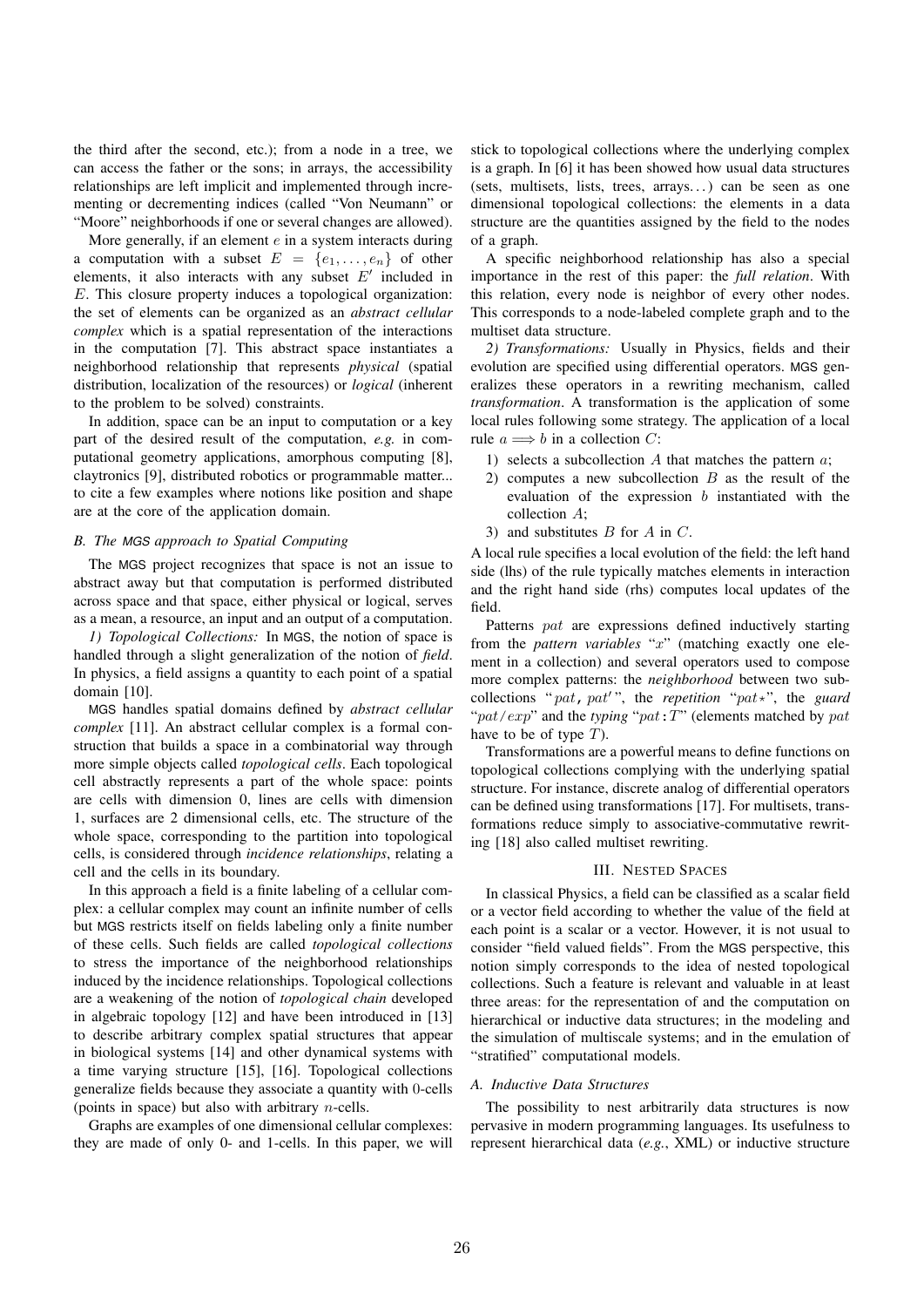(*e.g.*, list, trees) is well established. We give an example of the use of nested spaces in an algorithmic application relying on multisets in section IV-A.

#### *B. Multiscale Systems*

The modeling of a natural system often implies entities appearing on distinct temporal and spatial scales: each level addresses a phenomenon over a specific window of length and time. These scales appear for logical reasons (at a particular scale, the system exhibits uniform properties and can be modeled by homogeneous rules acting on objects relevant at this scale) or for efficiency reasons (*e.g.*, the reductionist simulation of the whole system from first principles is computationally not tractable while we are only interested in coarsegrained description).

Multiscale models and simulations arise when interactions between scales must be considered. For spatial scales, it means that simultaneous spatial representations must be managed as in *adaptive mesh refinement* [19]. This method relies on a sequence of "nested rectangular grids" on which a PDE is discretized. It is important to realize that these subgrids are not patched into the coarse grid but overlaid to track the feature of interest. A simplistic example is presented in section IV-B. Another example, in the area of discrete modeling, is the *complex automata* framework [20] corresponding to a "graph of cellular automata".

Sometimes scales can be separated, meaning that the coupling between scales can be localized at some isolated interaction points in space and time. Then, the resulting computation corresponds to a hierarchical process with a directed flow of information. This is not always the case and we will introduce a dedicated pattern-matching mechanism in section III-D to ease the reference between scales.

## *C. Stratified Computational Models*

Some models of computation exhibit naturally an inductive structure. For instance, the state of a *membrane system* is a multiset of symbols and (inductively) membrane systems. This structure leads directly to a nested organization of "multiset of symbols and multisets".

Some computational models are also best described as a combination of two paradigms: the second being substituted for some generic parts in the first. We list a few examples issued from various compartmentalization devices introduced over a basic chemical framework. In membrane systems, strings have been considered instead of symbols [21]. This leads obviously to "multiset of sequences of symbols and multisets". Nested multisets are restricted to the description of membranes organized by inclusion only. *Tissue P systems* [22] arrange the membranes and their interactions following an arbitrary graph, calling for a "graph of multisets". *Spatial P systems* [23] are a variant of P systems which embodies the concept of space and position inside a membrane. Membranes and objects are positioned in a two-dimensional discrete space. Hence, we have to consider "grids of multisets and grids and symbols".

In section IV-C, we will sketch the encoding of *fraglets*, a molecular biology inspired execution model for computer communications leading to "graph of multisets of sequences".

### *D. Matching Nested Structures*

In the next section, we give examples of the three usages of nested spaces we have identified above section III. The use of nested spaces does not require *a priori* new control structures. For example, if the reactions between symbols of a P systems are coded by a transformation *EvalRule*, then we can defines a function *Apply* and an auxiliary transformation *ApplyNested* to thread *EvalRule* over the nested structure:

$$
fun \, Apply \, (x) \ = \, Evaluate \, (ApplyNested \, (x))
$$

and trans  $ApplyNested = x:bag \implies Apply(x)$ 

This piece of code is enough to trigger the chemical rules specified by *EvalRule* through the entire structure. But the transport rules, used for example to expel one molecule from a membrane to the enclosing one, are a little bit heavier to write because they imply the simultaneous matching of two levels in the nested structure.

The usual MGS pattern constructions are "flat": the pattern variables of a transformation *T* refer to elements of the collection on which  $T$  is applied  $[24]$ . To make easier the handling of nested collections, we extend the current syntax with a new construction allowing references to elements of a nested collection. The pattern construct

 $\lceil$  *pat*  $\lfloor x \rfloor$ 

matches a collection *C* nested within the current one. The pattern *pat* must match a subcollection *C*! in *C* and the variable  $x$  is bound to the collection  $C$  deprived of  $C'$ . For example, the pattern

*x*, [ 2, 3 | *y* ] as *z* matches only one occurrence in the sequence

 $(0, (1, 2, 3, 4), 5)$ 

and binds  $x$  to 0,  $z$  to the nested sequence  $(1, 2, 3, 4)$ and *y* to the sequence  $(1, 4)$ . The notation  $[pat] \ldots$ can be used to spare a variable if the rest of the subcollection is not used elsewhere.

# IV. COMPUTING WITH NESTED COLLECTIONS

### *A. Disjunctive Normal Form*

Since the logical conjunction and disjunction operators are associative, commutative and idempotent, a logical formula can be encoded by nested sets. Let consider the following type declaration:

```
type formula = string | Not | And | Or
and record Not = \{ f:formula \}and collection And = set[formula]
and collection Or = set[formula]
```
In this declaration, formula is a sum type: a formula is either a boolean variable (represented by a string value), or the negation of a formula nested in a record with one field f, or the conjunction (resp. disjunction) of formulae nested in a set with subtype And (resp. Or). With these types, the formula  $\neg(p \land q) \lor r$  can be represented as follows: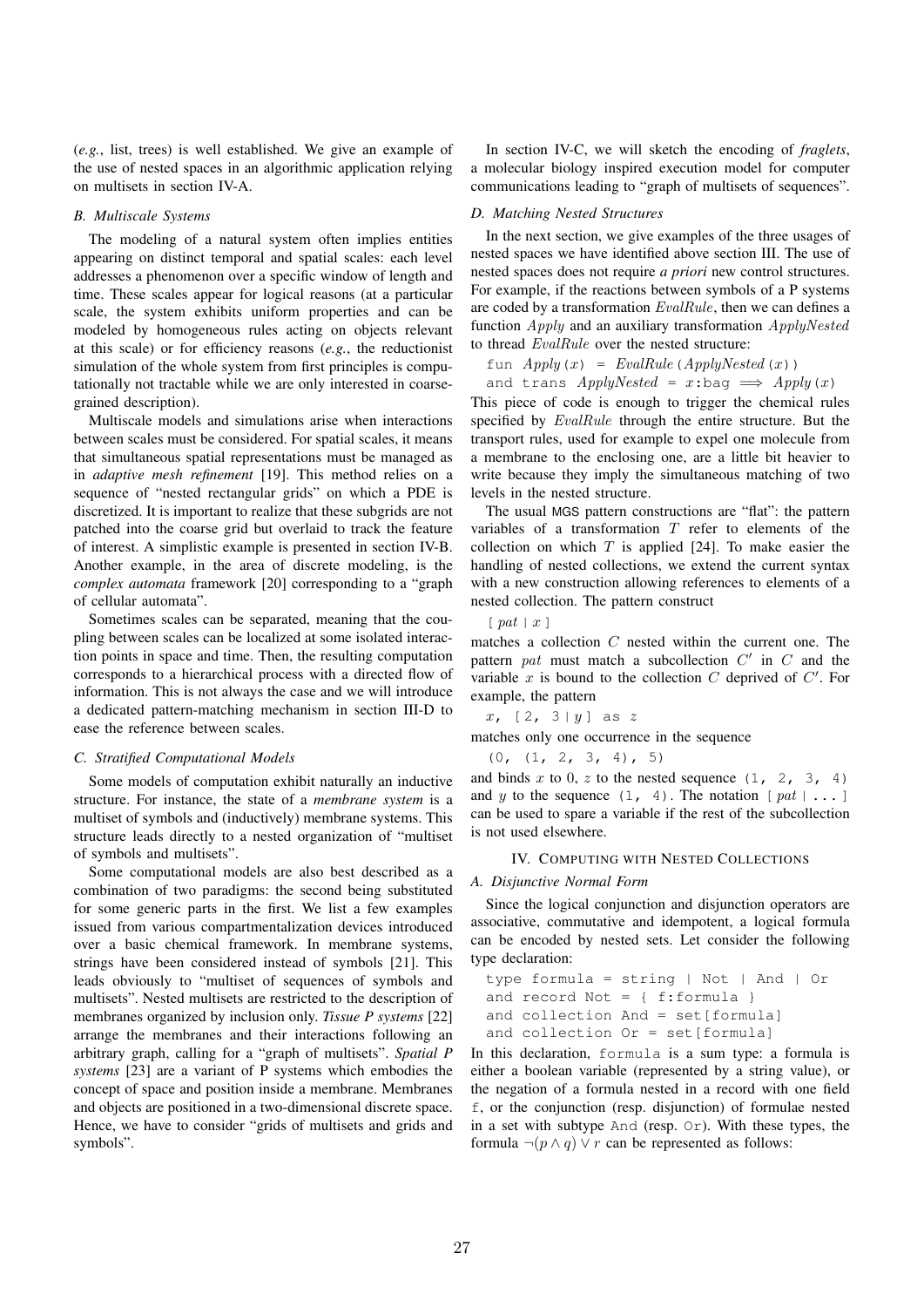$\{ f = "p": "q":: And:() \} :: "r":: Or:()$ where  $e::S$  inserts an element  $e$  in the set  $S$  and  $C:()$ denotes the empty collection of type *C*.

The computation of the disjunctive normal form can be achieved by iterating until a fixpoint is reached, the following transformation:

```
trans DNF = \{(* Simplifying unaries *)\lceil \lceil x \rceil ... ]:Not \lceil x \rceil ... ]:Not \implies xx:And / size(x) == 1 \implies choose (x)x:Or / size(x) == 1 \implies choose(x)
  (* Flattening nested ops *)\lceil f : \text{And} \rceil q : \text{And} \implies \text{join}(f, q) \rceil[f:Or | q]:Or \implies join(f, q)(* De Morgan's laws *)[x:0r | ...]:Not \impliesfold(::, And:(), map(\lambda f.{f=f}, x))
  [ x:And | ... ]:Not =⇒
    fold(::, Or:(), map(\lambda f \cdot{ f = f }, x))
  (* Distributivity *)[x:Or | s]:And \implies map(\lambda f, f::s, x)
  (* Induction *)x:And \implies DNF (x)x: Or \implies DNF (x)x:\text{Not} \implies DNF(x)}
```
Each rule is a straightforward translation in MGS of a well known transformation of a boolean formula into an equivalent one. In this program, the map and fold are the usual map and fold functions: map  $(f, s)$  applies the function  $f$  to each elements of the collection *s* and returns the collection of results; fold  $(f, z, s)$  reduces the elements of the collection *s* using the binary function *f* and starting from *z*. The function join is used to append two collections and choose is used to pick-up one element in a collection. Finally, the expression  $\lambda f \cdot f$ ::*s* is a lambda expression that appends its argument (here a formula) to the collection *s*.

#### *B. A Simple Space Subdivisions Scheme*

This example shows the building of a quadtree that partitions a set of points in 2D space. Quadtrees recursively subdivide a rectangular spatial domain into four regions. The subdivision is recursively iterated until there is less than *n* points in each region (we take  $n = 2$  in the following). Figure 1 gives an example where the points are more or less aligned along a curve.

This adaptive mesh is described by the following type definitions:

type QuadTree = Grid[QuadTree] | Cloud and gbf Grid =  $<$ n, e; 2e=0, 2n=0 > and collection Cloud = set[Point2D] and record Point2D = {  $x:real$ ,  $y:real$  }

GBF are collections with a regular neighborhood whose topology is specified though a group presentation. Here, the GBF



Figure 1. *Top:* Adaptive mesh refinement using quadtrees on a set of 100 points. *Bottom:* The corresponding nested structure pictured as an inclusion tree.

Grid specifies a  $2 \times 2$  torus with two directions n and e. Such grid describe a partition in four adjacent regions.

The recursive subdivision is computed by the following transformation:

trans *MakeQuadTree* =  $c:$ Cloud / size $(c)$ >2  $\implies$ *MakeQuadTree*(*SplitCloud*(*c*))

The function *SplitCloud* makes the real work:

fun *SplitCloud*(*c*:Cloud) = let  $q =$  barycenter(*c*) in let  $c_0$ ,  $c_1$  = split( $\lambda p \cdot p \cdot x \leq g \cdot x$ , *c*) in let  $c_{00}$ ,  $c_{01}$  = split( $\lambda p \cdot p \cdot y \leq g \cdot y$ ,  $c_0$ ) in let  $c_{10}$ ,  $c_{11}$  = split( $\lambda p \cdot p \cdot y \leq g \cdot y$ ,  $c_1$ ) in Grid:(*c*00@0, *c*01@e, *c*10@n, *c*11@(n+e))

Function *SplitCloud* divides a cloud of points *c* into four subclouds *cij* depending on the positions of the points compared to the barycenter (above or below, on the left or on the right). Then it builds a new Grid collection where the four cells are labeled by the clouds  $c_{ij}$ . Function barycenter computes the center of mass of a cloud of points (it is easily expressed using a fold over the elements of the set.) The function split takes a predicate and a collection, and returns two collections: the elements of the first one satisfy the predicate and the second one gathers the remaining elements. The syntactic construction  $T: (... v_i \mathcal{C}c_i ...)$  builds a collection of type  $T$ where the value  $v_i$  is associated with the cell  $c_i$ .

The process is illustrated on figure 1. There is no need of the new pattern matching construct because there is no need to "mix" the elements of a top level collection with the elements of a nested one. It is the recursive calls of *MakeQuadTree* that create the nested structure from a flat cloud of points.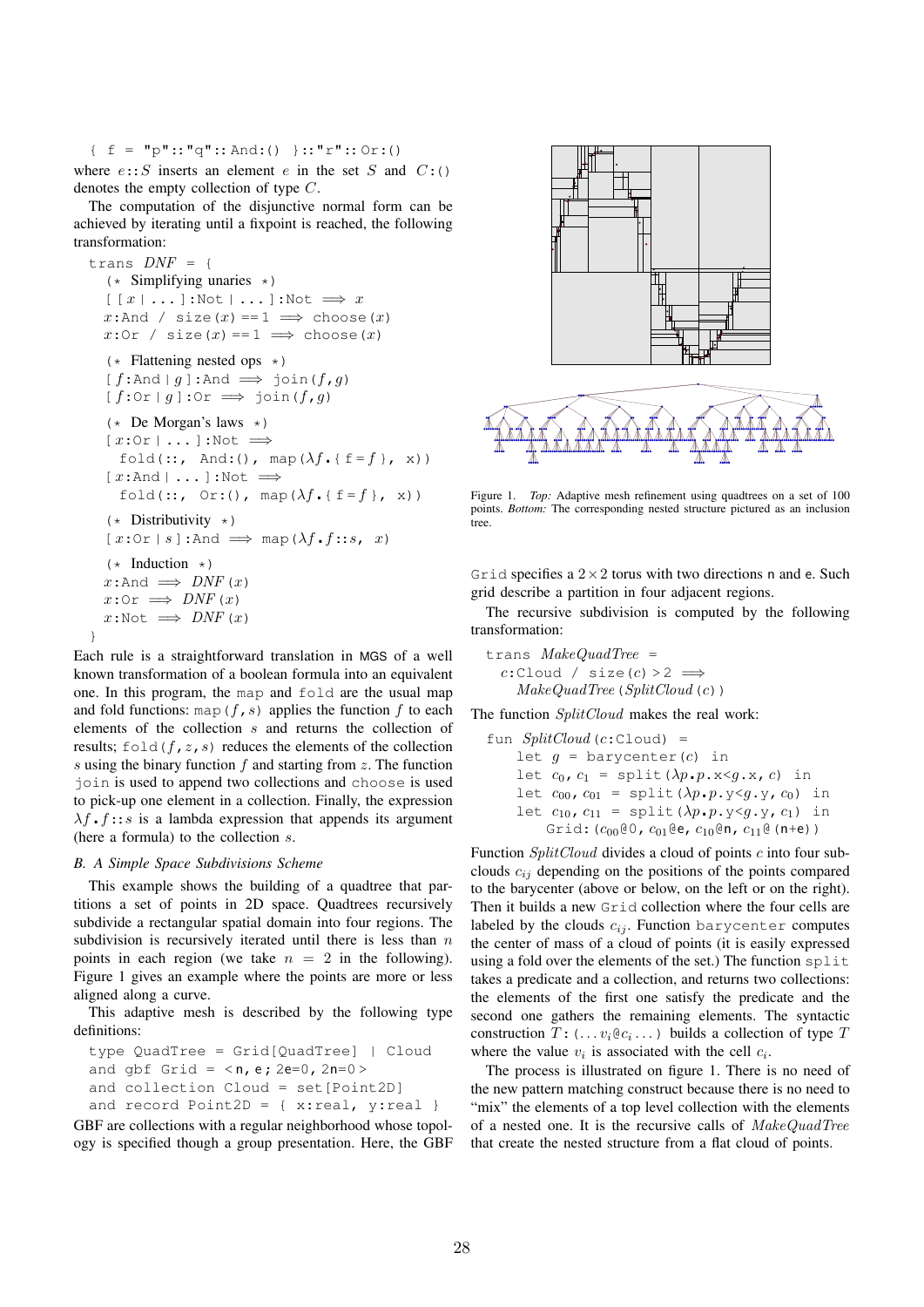## *C. Fraglet*

Fraglets are tiny computation fragments or sequences of tokens that flow and react through a computer network. They have been introduced in [25] as an execution model for computer communications inspired by molecular biology. They have been designed to lay the ground for automatic network adaption and optimization processes as well as the synthesis and evolution of protocol implementations. Table I sketches the core instructions.

For example, the fraglets below together with a fraglet [length *tail*] located on the same node of the network, will compute the length of *tail* by generating the fraglet [total *n*] (where *n* is the size of *tail*):

```
[counter 0]
[matchp length empty stop cnt]
[matchp stop match counter total]
[matchp cnt pop cnt1]
[matchp cnt1 split match counter
                   incr counter * length]
[matchp incr exch sum 1]
```
In this program, the fraglets can be interpreted as follows: fraglet [counter 0] defines a local variable with initial value 0; fraglets starting with matchp define functions; finally fraglet [length *tail*] is the application of function length on the list *tail*.

In the following we encode the fraglet formalism by implementing a fraglet interpreter in MGS. For the sake of simplicity, we do not consider here the localization of the fraglets on the nodes of a communication network and the communication rules between nodes<sup>2</sup>. Let consider the following MGS type declaration:

```
type Token = int | 'nul | 'exch | ...
and collection Fraglet = seq[Token]
and collection State = bag[Fraglet]
```
The state of the system is represented by a multiset inhabited by a population of fraglets; fraglets are sequences of tokens (symbols or integers). For each fraglet operator, Table I gives the formal fraglet instruction, its informal semantics and its translation into an MGS transformation rule. For example, the split instruction consists in extracting the subsequence of tokens in the fraglet located between the operator (the first element in the sequence) and the first occurrence of the special token  $\star$ . This operation is straightforwardly translated in MGS: the pattern matches in a fraglet the operator 'split (the syntactic construction @0 checks that the operator is located at the first position in the sequence) followed by a subsequence terminated by the special token 'time. The subsequence is specified by  $(x/x) =$  'time)  $*$  that matches a repetition of elements different from 'time.

## V. RELATED WORK

Topological collections are reminiscent of *Data-fields*, studied *e.g.* by B. Lisper [26]. Data-fields are a generalization of the array data structure where the set of indices is extended to all  $\mathbb{Z}^n$  (see also [27]). We have introduced the concept of *group based fields*, or GBF [28], [29], to extend data-fields towards more general regular data structures. Topological collections emphasize data structures as a set of *places* independently of their occupation by values. This approach is also shared by the theory of *species of structures* [30]. Motivated by the development of enumeration techniques for labeled structures, the emphasis is put on the transport of structures along bijections while spatial computing focuses on topological relationships.

Disentangling the elements in a data structure from their organization has several advantages. In [31], B. Jay develops a concept of *shape polymorphism* where a data structure is also a pair (*shape*, *set of data*). The shape describes the organization of the data structure (restricted to tabular organizations) and the set of data describes the content of the data structure. This separation allows the development of *shape-polymorphic functions* and their typing: the shape of the result of a shapepolymorphic function application depends only on the shape of the argument, not of its content. The same line is developed in the field of *polytypic programming* for algebraic data type [32]. MGS transformations are naturally polytypic and extend far beyond arrays and algebraic data type. Polytypism in MGS relies on a generic implementation of pattern matching [24] not on overloading or *ad-hoc* polymorphism.

Transformations are a kind of rewriting that differs in many ways from graph rewriting. Their formalization in [33] is not based on the usual graph morphisms and pushouts like in [34] but is inspired by the approach of J.-C. Raoult [35] where graph rewriting based on a (multi-)set point of view is developed. The proposed model is close to term rewriting modulo associativity and commutativity (where the left hand side of a rule is removed and the right hand side is added). This kind of approach also allows to extend results from term rewriting to topological rewriting (as we did for termination in [36]). Note that the notions of topological collection and topological rewriting are more general than labeled graphs and graph rewriting, and may handle higher dimensional objects, a feature relevant in a lot of application areas [37].

Nested data structure are now widespread in programming languages but are less natural in the context of data bases. The importance of organizing the accesses to the element in a complex structure trough primitive operations related to the type constructor is stressed in [38]. In MGS, accesses rely on pattern matching, and the pattern matching constructs reflect the spatial structure underlying a collection. Nevertheless, structural recursion, advocated in [38], is straightforward as showed by the programs in sections IV-A and IV-B.

### VI. CONCLUSIONS AND FUTURE WORK

In this paper, we have presented the advantages of nesting in a spatial model of computation, the MGS experimental language. The language MGS, has been used in the context

<sup>2</sup>Nevertheless the reader is invited to pay attention that this restriction is done for the sake of the simplicity: the whole formalism can be specified in MGS using an additional level of nesting by considering a graph labeled by multisets of fraglets.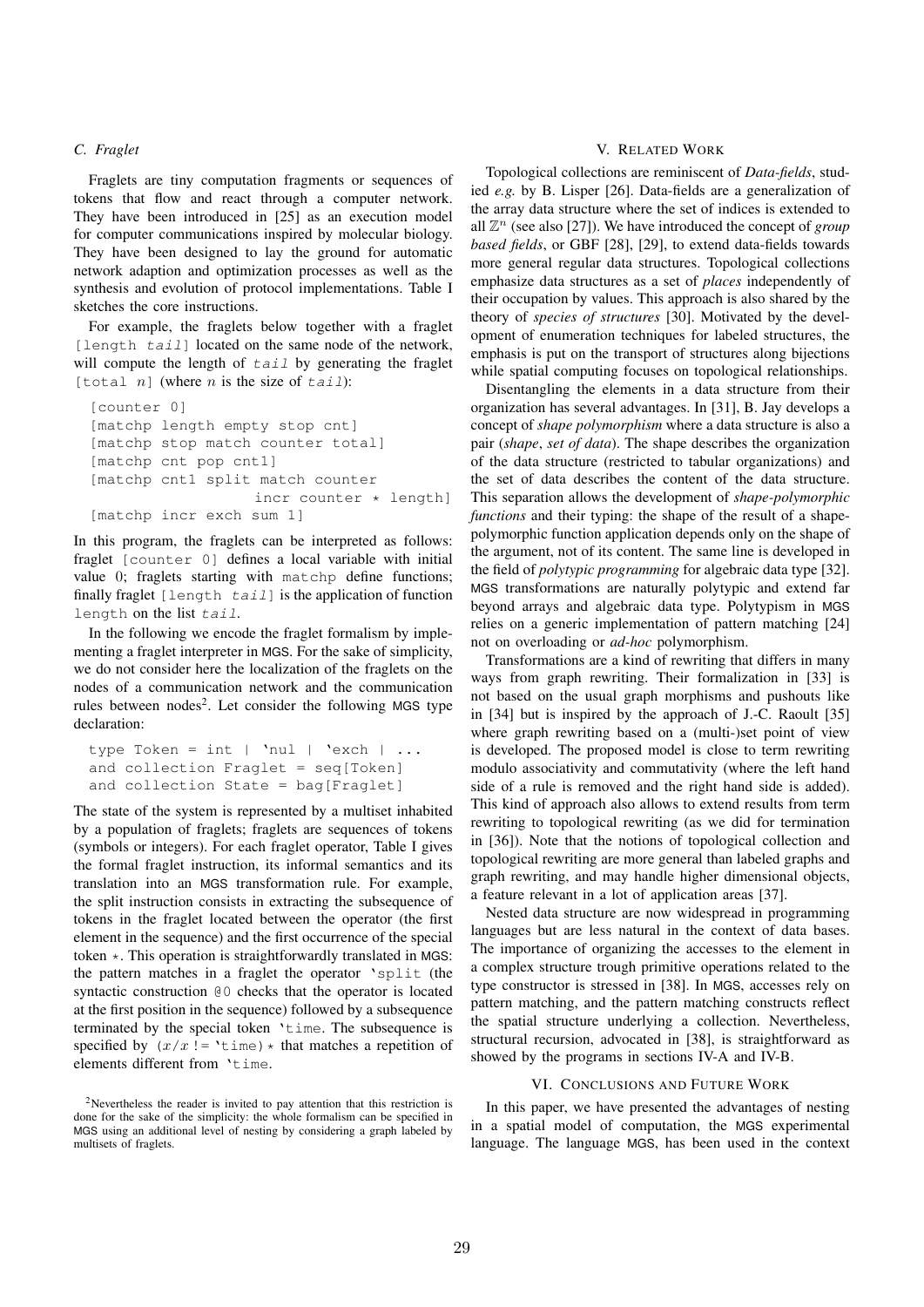| Op     | <i>Input</i><br>Output                                                                                                         |
|--------|--------------------------------------------------------------------------------------------------------------------------------|
| nu1    | $\lceil \texttt{null} \ \ \texttt{tail} \ \ \rceil$<br>n                                                                       |
|        | destroy a fraglet                                                                                                              |
|        | ['null@0 tail]:Fraglet $\implies$ Fraglet:()                                                                                   |
| dup    | [dup t a tail]<br>[t a a tail]                                                                                                 |
|        | duplicate a single symbol                                                                                                      |
|        | ['dup@0, t, a   tail]: Fraglet $\implies t::a::a::tail$                                                                        |
| exch   | [exch t a b tail] [t b a tail]                                                                                                 |
|        | swap two tags                                                                                                                  |
|        | [ 'exch@0, t, a, b   tail ]: Fraglet $\implies t: :b: :a: :tail$                                                               |
| split  | $[split s1 \times s2]$ $[sl]$ $[s2]$                                                                                           |
|        | break a fraglet into two at the first occurrence of *                                                                          |
|        | ['split@0, $(x/x)!$ = 'time) * as $s_1$ , 'time   $s_2$ ]: Fraglet $\implies s_1$ , $s_2$                                      |
| pop    | [pop h a tail]<br>[h tail]                                                                                                     |
|        | pop the "head" element of the list "a, tail"                                                                                   |
|        | [ 'pop@0, h, a   tail ]: Fraqlet $\implies h::tail$                                                                            |
| empty  | [empty yes no tail] [yes] or [no tail]                                                                                         |
|        | test for empty <i>tail</i>                                                                                                     |
|        | ['empty@0, $y$ , $n   tail$ : Fraglet $\implies$ if size (tail) == 0 then $y$ : Fraglet: () else $n::tail$                     |
| sum    | [sum t $n_1$ $n_2$ tail] [t $(n_1+n_2)$ tail]                                                                                  |
|        | arithmetic addition                                                                                                            |
|        | [ 'sum@0, $t$ , $n_1$ , $n_2$   tail ]: Fraglet $\implies$ t: $(n_1+n_2)$ : tail                                               |
| match  | [match a tail1], [a tail2] [tail1 tail2]                                                                                       |
|        | two fraglets react, their tails are concatenated                                                                               |
|        | ['match@0, a t <sub>1</sub> ]:Fraglet, [ $b@0$  t <sub>2</sub> ]:Fraglet $\implies$ join( $t_1, t_2$ )                         |
| matchP | $[matchP a tail1], [a tail2] [tail1 tail2]$                                                                                    |
|        | idem as match but the rule persists                                                                                            |
|        | ['matchp@0, a t <sub>1</sub> ]:Fraglet as f, [b@0 t <sub>2</sub> ]:Fraglet $\implies$ f, join(t <sub>1</sub> ,t <sub>2</sub> ) |

Table I

SUBSET OF THE FRAGLETS CORE INSTRUCTIONS (FROM [25]) AND THEIR MGS TRANSLATION.

of P systems [13] and in several large modeling projects in systems biology [39], [14], [40].

One interest of the spatial paradigm *à la* MGS is its ability to subsume several computational models in a single uniform formalism, as long as one focuses on programming [41], [42]. We showed the benefits of considering nested spatial computing through three kind of examples: in algorithmic, in simulation of multiscale phenomena and in the emulation of other programming models.

The management of nested collections is achieved through three kinds of devices:

- 1) collections are first-citizen values and can be used as the values of another collection;
- 2) a specific pattern construction [ *p* | ... ] makes possible, within the current pattern, to refer to the elements matched by a pattern  $p$  in a nested collection;
- 3) recursive type declarations generate predicates used to constrain the nesting and to control the pattern matching facilities.

These three features together enable a very concise and readable programming style, as exemplified in section III-D. All the presented examples are actual MGS programs, at the exception of some slight syntactic sugar.

The work presented in this paper may be enriched and extended in several directions. The pattern matching we have presented can be seen as operating at an "horizontal level" on the elements of a collection and at a "vertical level" when descending to match some elements of a nested collection. The constructions dedicated to the horizontal level are very expressive, allowing for example the matching of an unknown number of elements. The handling of the vertical level is actually restricted to the [ *pat* | ... ] operator. Other construction can be designed, by analogy with the vertical level. For example, an operator to allow references through an unknown number of nesting, in a manner analog to the iteration operator "\*", would be interesting to mimic path queries in XML. Note however that the distinction between horizontal and vertical level is questionable. An alternative approach would be to unify the nested collection by looking for the spatial relationships holding in the whole structure, irrespectively of the horizontal or the vertical view. The topology of this "flat whole structure" can be build as the topology of a fiber space over the top collection. The investigation of this framework remains to be done.

## ACKNOWLEDGMENTS

The authors would like to thanks H. Klaudel, F. Pommereau, F. Delaplace and J. Cohen for many questions, encouragements and sweet cookies. This research is supported in part by the ANR projects SynBioTIC.

#### **REFERENCES**

- [1] J. Banâtre, P. Fradet, and D. Le Métayer, "Gamma and the chemical reaction model: Fifteen years after," *Multiset processing: mathematical, computer science, and molecular computing points of view*, vol. 2235, pp. 17–44, 2001.
- [2] J. Banâtre, P. Fradet, and Y. Radenac, "Programming self-organizing systems with the higher-order chemical language," *International Journal of Unconventional Computing*, vol. 3, no. 3, p. 161, 2007.
- [3] P. Fradet and D. Le Métayer, "Structured gamma," *Science of Computer Programming*, vol. 31, no. 2-3, pp. 263–289, 1998.